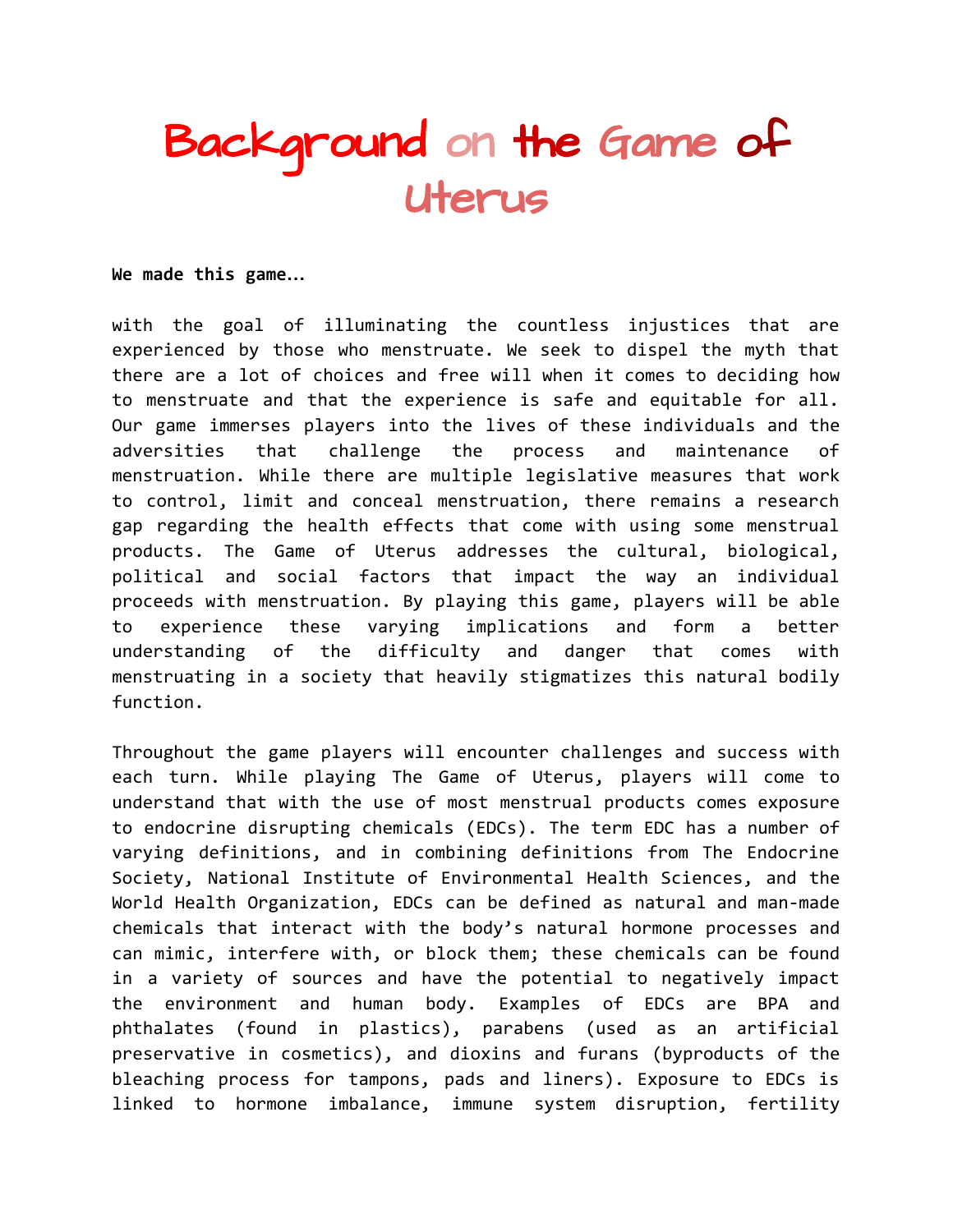issues, and certain cancers. In our game, players will start by drawing a character card at random where they will find a *starting point value* specific to each character. This value speaks to the level of EDC exposure and relative ability to control this exposure with higher numbers meaning less exposure/greater control and lower numbers signifying the opposite. The agency to mitigate EDC exposure can be based on one's socioeconomic status (SES), ethnicity/race, age, and geographical location. Players will use these points throughout the game to interact with the *chance cards* and develop an understanding regarding the impact that background has on how individuals menstruate as they desire and in a safe way.

**We hope players will…**

- Form a better understanding of the quantity and variety of additives that can be found in menstrual products to better help them choose the healthier option for them.
- Work to break down the stigma towards menstruation that often dictates how menstruating individuals manage their periods
- Rethink the stigmas that they may have towards menstruation that may be restrictive towards those who menstruate
- Recognize the varying levels of accessibility of these products and the social factors that contribute to this
- Understand the impact that legislation has on these individuals and how only recently have there been efforts to display ingredient transparency to consumers
- Acknowledge that these circumstances impact numerous individuals: cisgender women, transgender men who still menstruate, nonbinary individuals, partners and family members of those who menstruate, etc.
- And ultimately, realize that menstruation is a natural bodily process that should not be stigmatized, concealed, or monetized.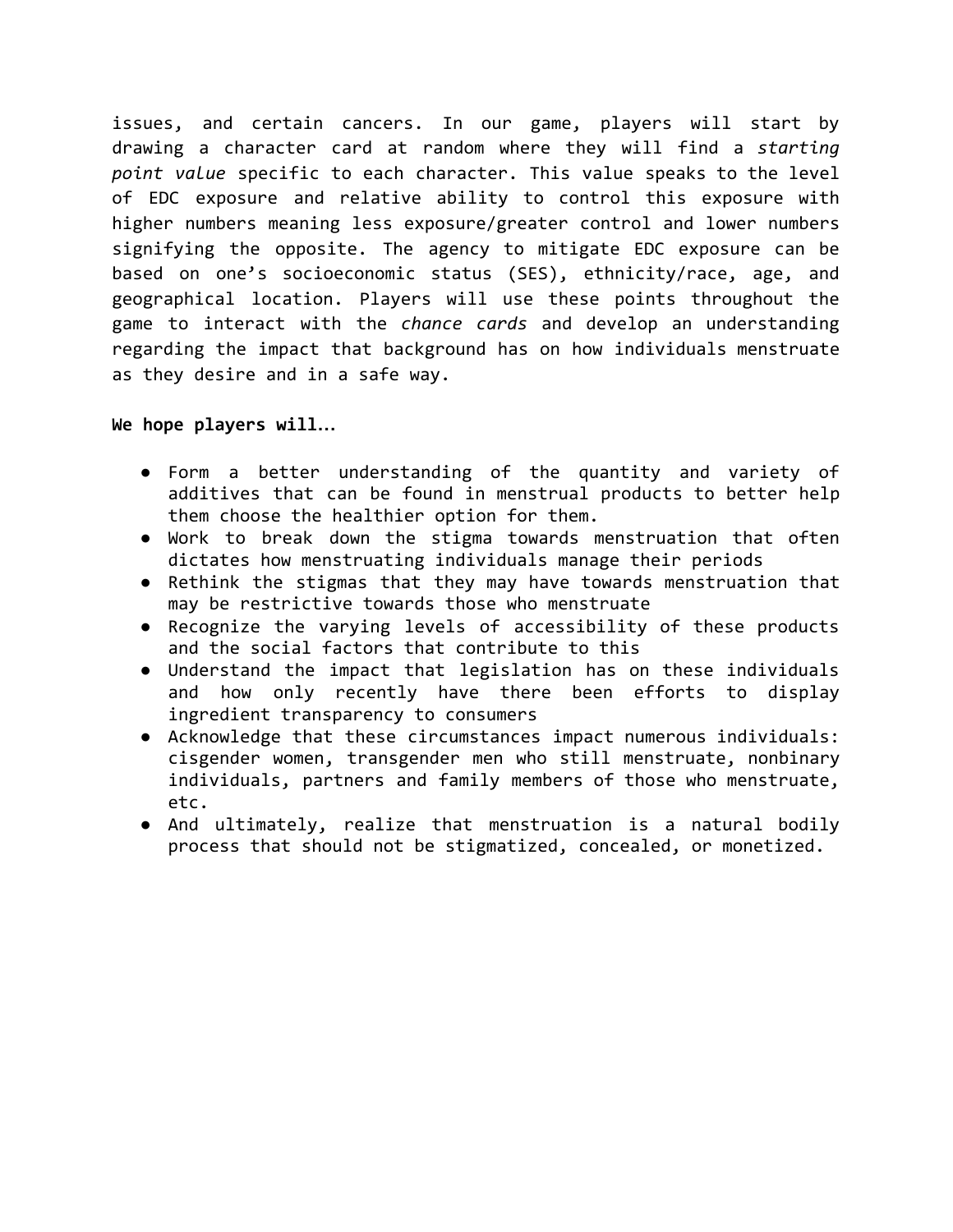## Game Instructions



- 1. The game is suitable for 2 5 players and will take approximately 35 - 50 minutes to complete. Each player will start out by choosing a character card, which will include information on the character's starting points, background, name, age, ethnicity, and salary.
- 2. Start at the start sign on the board. During each round, each player will roll the dice to determine the number of spaces they will move forward. Players will take turns rolling the dice, and after each player has rolled once, that will be one completed round. The game will finish after each player has played 10 rounds.
- 3. On the board, there are blue (biology) and yellow (social) chance spaces. If the player lands on a biology chance space, they will draw a card from the biology card deck. On the other hand, if the player lands on a social chance space, they will draw a card from the social card deck. The players must follow the directions on the card and add/subtract points as such throughout the game.
- 4. Tracking points Track your points using the "Point Tracker Sheet". You will need a pen or pencil to do this. Each character is given a different number of starting points according to their character card at the beginning of the game. As the players go through the game, add and subtract points as necessary in the workspace provided. Write down your final total at the end of the game at the bottom of the sheet.

**NOTE: At the end of the game if you are interested in understanding more about what your points mean, see the explanation located on the "Background of the Game of Uterus" sheet.**

5. While there is no clear winner, take a look at each other's points sheets at the end of the game to see how each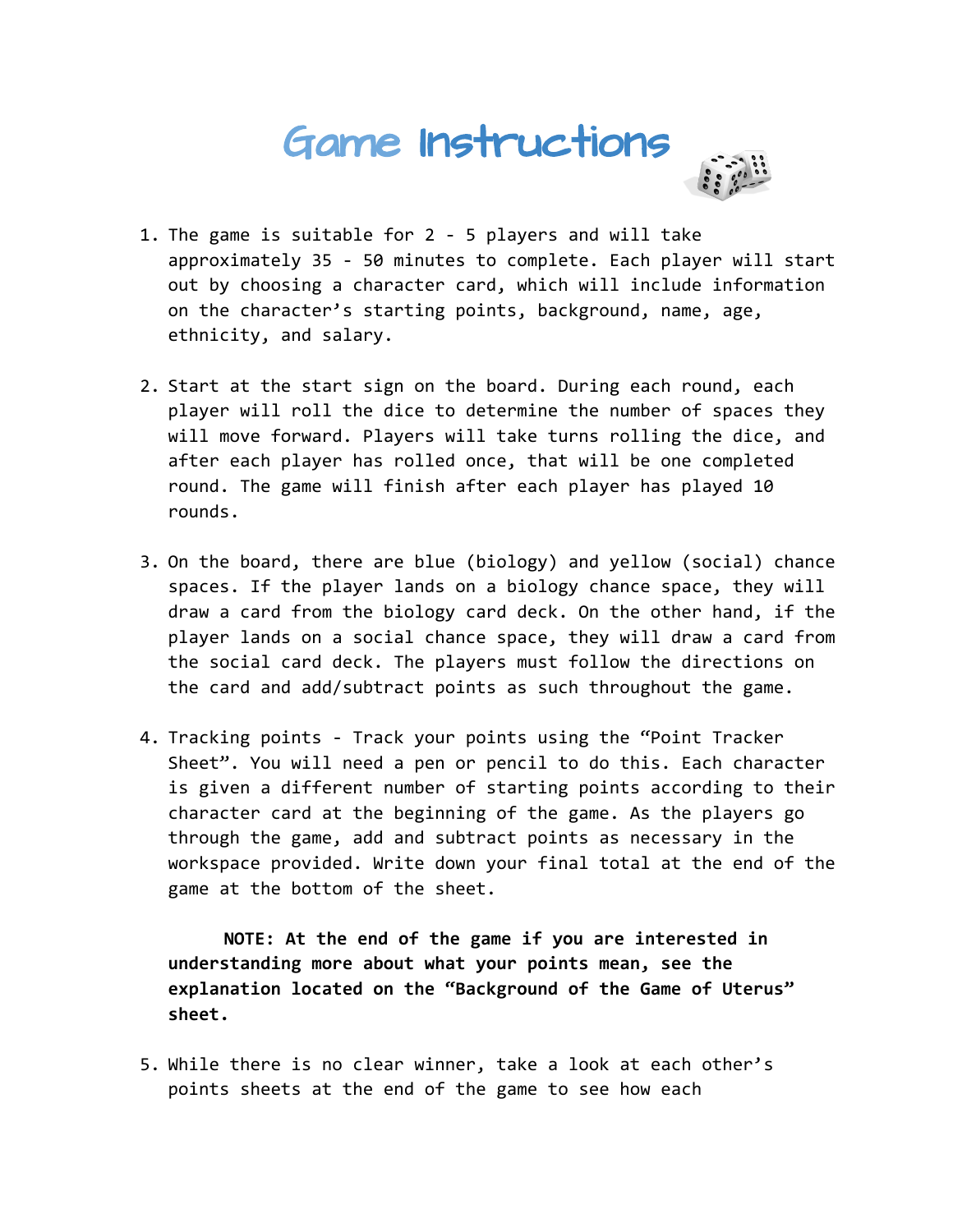player/character was impacted through the social and biological scenarios throughout the game.



● *Learn more!* Scan the QR code for both the biology and social chance deck, and the link will take you to a presentation. On each card, there will be a number that corresponds to the slide number in the presentation, which will have additional information regarding the card you picked up.

> **NOTE:** If you are using a smartphone to scan the QR code, you MUST open the link on safari or another web browser in order to be directed to the correct slide. Do not open the link to the QR code using the Google Slides app if you have it on your device. Click the icon circled in red in the photo below then click "Open in Safari."



● The impact of the biological and social cards are limited to the turn they were drawn (unless otherwise stated on the card) and do not carry over to the following rounds. For example, if a chance card says your character has gotten pregnant, the pregnancy and its associated impacts on the point system will only be applicable during the round in which the card was drawn.